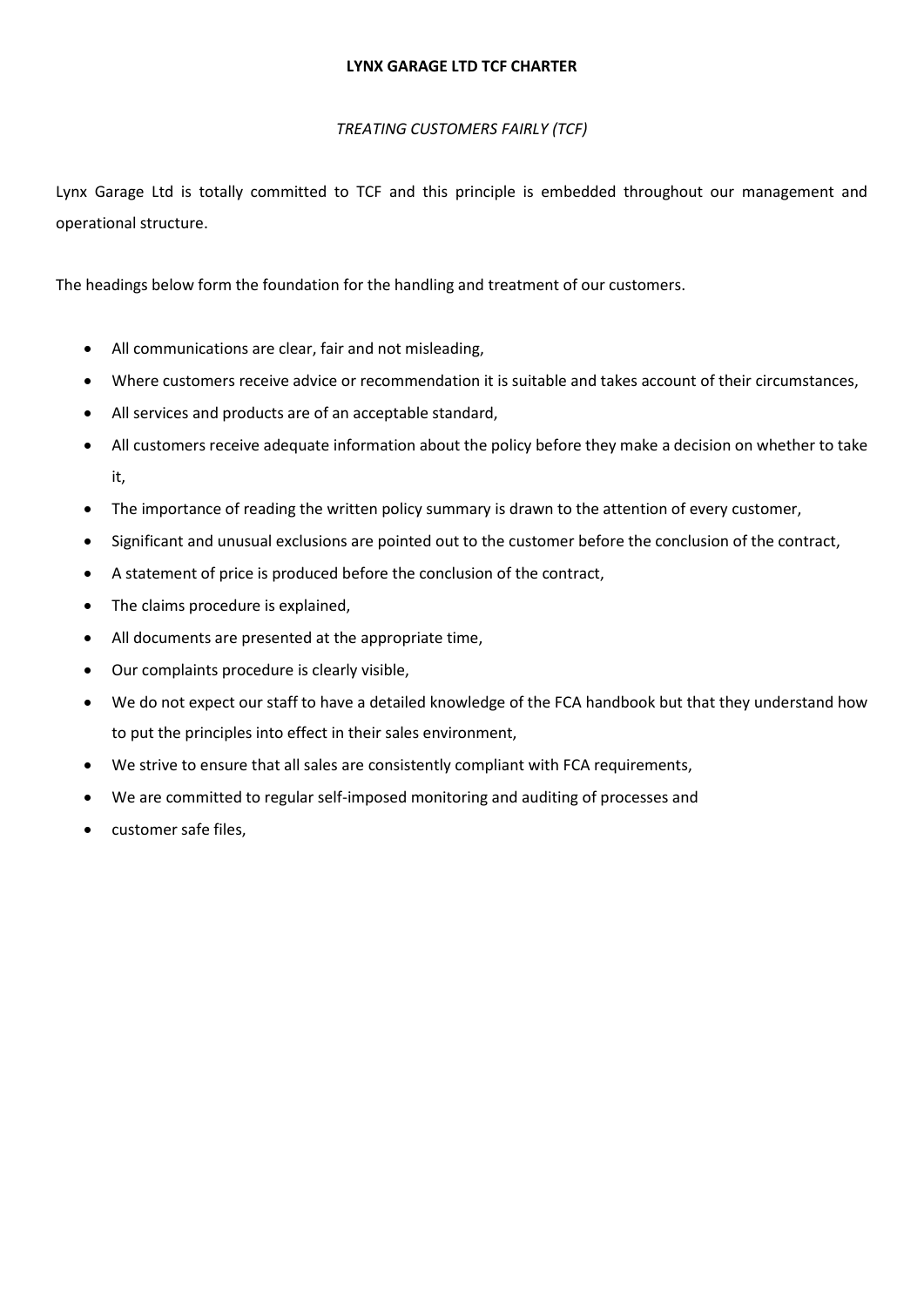### **The steps we take to handle complaints**

#### **Our commitment to You**

At our Dealership our aim is to provide you with excellent customer service. Occasionally, we may fail to meet your expectations, mistakes can happen, and when they do, we will try to put things right as quickly as possible.

This page tells you about how we deal with any complaints you may have and aims to demonstrate our commitment to customer service.

#### **If you have a complaint**

Please contact a member of staff at the Dealership. Your complaint will be taken seriously and we will make every effort to resolve the problem straight away.

To help us deal with your complaint as speedily as possible it would be helpful if you could provide us with your vehicle registration number and details of any insurance purchased at an early stage. Occasionally we may ask you to outline your complaint in writing to ensure we have a thorough understanding of the facts.

#### **What happens if your complaint cannot be resolved right away in the Dealership?**

There may be times when we need to carry out further investigations and will not be able to resolve your complaint straight away. If this is the case we will ask you to put your complaint in writing and send it to us at Lynx Garage. Your complaint will be investigated and dealt with in the following way:

#### **By Day 7**

We will try to provide you with a full reply. If this is not possible we will confirm who will be looking into your complaint.

#### **By Day 28**

Your complaint will have been investigated and we will write to you with our response. If your complaint has not been resolved to your satisfaction please contact us and we will arrange for your concerns to be reviewed.

If for any reason we are still unable to provide a full response by this time, we will contact you with an update of the current situation

#### **By Day 56**

In the unlikely event that your complaint has not been resolved at an earlier stage, a senior manager will complete a review and write to you with a final response.

#### **If you are still dissatisfied**

If you wish to pursue your complaint further you can contact the Motor Ombudsman Service or the Financial Services Ombudsman Service within six months of your final response.

However, you will need to check that your complaint falls within their terms of references.

The Motor Ombudsman and the Financial Ombudsman Service are there to act as impartial adjudicators and are independent or are responsible to the Financial Conduct Authority and not the Dealership.

You can find out more about the service by contacting:

Either

The Motor Ombudsman Ltd, 71 Great Peter Street, London, SW1P 2BN Telephone 0345 241 3008

Or

The Financial Ombudsman Service are there to act as impartial adjudicator and is responsible to the Financial Services Authority and not the Dealership. You can find out more about the service by contacting:

The Financial Ombudsman Service, South Quay Plaza, 183 Marsh Wall, London, E14 9SR, Telephone 0845 080 1800.

If you have any queries about our complaints process please contact: Lynx Garage Ltd, Sea King Road, Lynx Trading Estate, Yeovil, Somerset, BA20 2NZ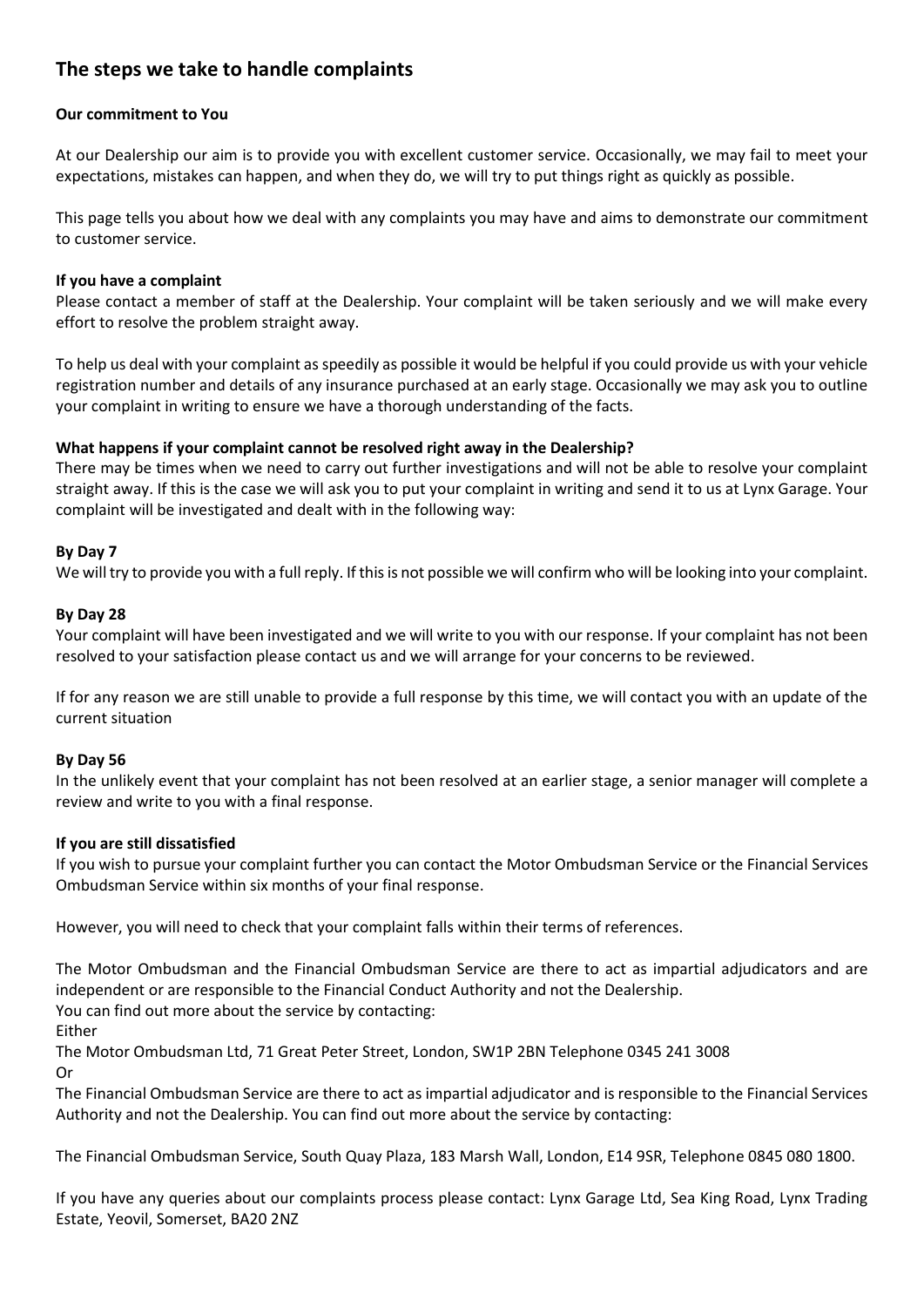## **TREATING CUSTOMERS FAIRLY**

**OUTCOME 1:** Consumers can be confident that they are dealing with firms where the fair treatment of customers is central to the corporate structure.

**OUTCOME 2:** Products and services marketed and sold in the retail market are designed to meet the needs of identified consumer groups and are targeted accordingly.

**OUTCOME 3:** Consumers are provided with clear information and are kept appropriately informed before, during and after point of sale.

**OUTCOME 4:** Where consumers receive information, the information is suitable and takes into account their circumstances.

**OUTCOME 5:** Consumers are provided with products that perform as firms have led them to expect, and the associated service is both of an acceptable standard and as they have been led to expect.

**OUTCOME 6:** Consumers do not face unreasonable post sale or service barriers imposed by outside firms to change product, switch provider, submit a claim or make a complaint.